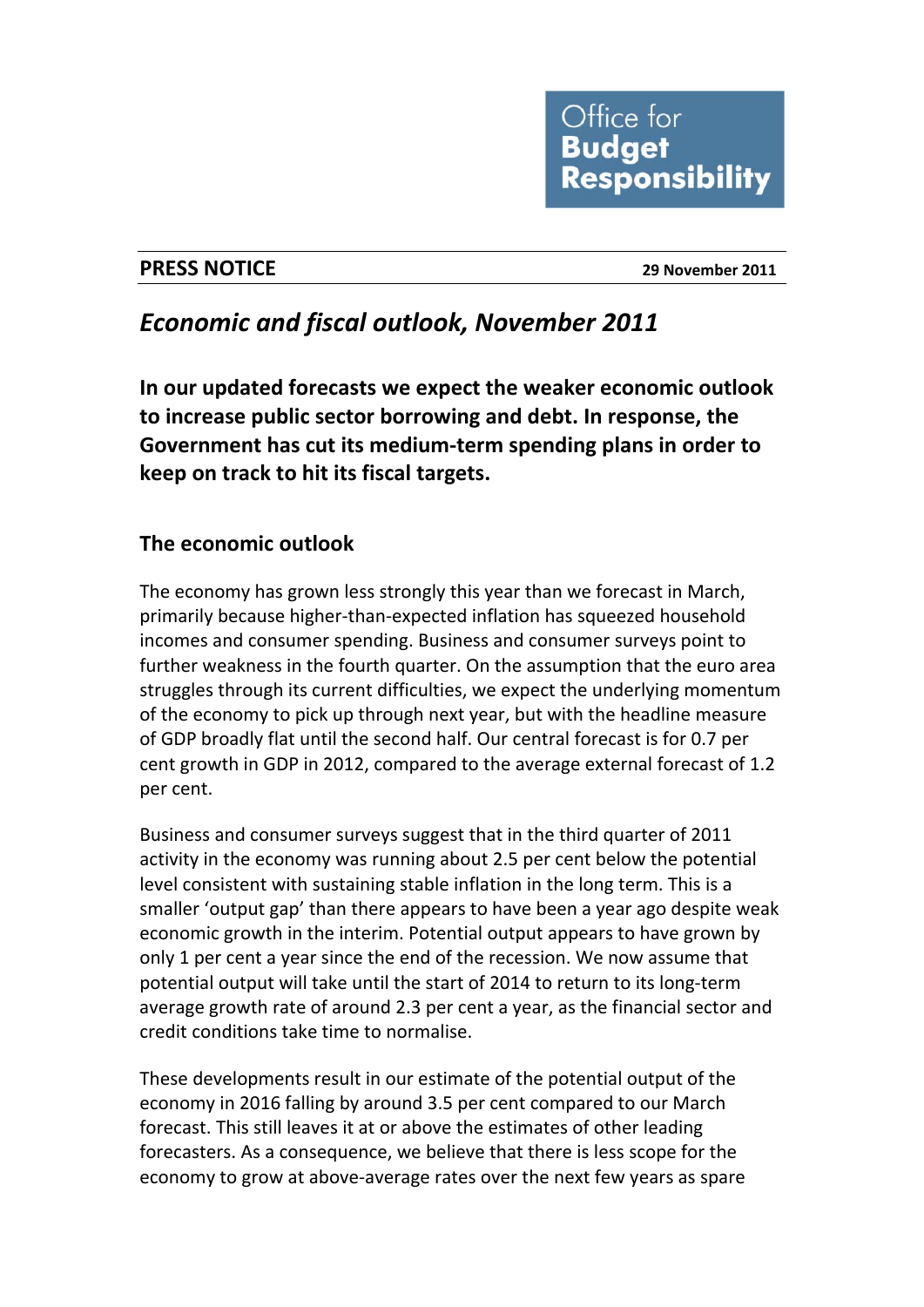capacity is used up. Our central forecast is for GDP to grow by 2.1 per cent in 2013, 2.7 per cent in 2014 and 3 per cent in 2015 and 2016. (The growth forecasts for the final two years would have been 2.8 per cent, but for recent methodological changes to the National Accounts).

## **The fiscal outlook**

Public sector net borrowing (PSNB) is expected to total £127 billion or 8.4 per cent of GDP this year, slightly higher than we predicted in March. The downward revisions to our growth forecasts mean that the deficit will also shrink less quickly over the coming five years. By 2015‐16, we expect PSNB to have fallen to £53 billion or 2.9 per cent of GDP, compared to the £29 billion or 1.5 per cent of GDP that we forecast in March. The extra borrowing is primarily structural rather than cyclical, in other words it will not disappear as the economy recovers.

Public sector net debt (PSND) is also forecast to be higher than we expected in March, but we still expect it to start falling toward the end of the forecast period. PSND is now forecast to peak at 78 per cent of GDP in 2014‐15, which is 7.5 per cent of GDP higher than we expected in March.

#### **Performance against the Government's fiscal targets**

The Government's fiscal mandate requires it to balance the structural or cyclically‐adjusted current budget (CACB) at the end of the five year forecasting horizon, which in this *EFO* has now rolled forward to 2016‐17.

In the absence of additional policy measures in the 2011 Autumn Statement, we believe that the Government would have had a less than 50 per cent chance of achieving the mandate. Our central forecast would have shown a deficit on the CACB of £6 billion or 0.3 per cent of GDP in 2016‐17.

The Government has put itself back on course to meet its targets by announcing specific policy measures that reduce the CACB by £8 billion or 0.5 per cent of GDP in 2015‐16 and £15 billion or 0.8 per cent of GDP in 2016‐17. The 'unchanged policy' baseline against which they are measured extends the real freeze in total spending that the Government had previously announced for 2015‐16 into 2016‐17. This reduces structural non‐investment spending and the CACB in 2016‐17 by a further £15 billion or 0.8 per cent of GDP. This gives a total discretionary cut in non‐investment spending and in the CACB of £30 billion or 1.5 per cent of GDP in 2016‐17, compared to a counterfactual in which structural spending grows in line with GDP.